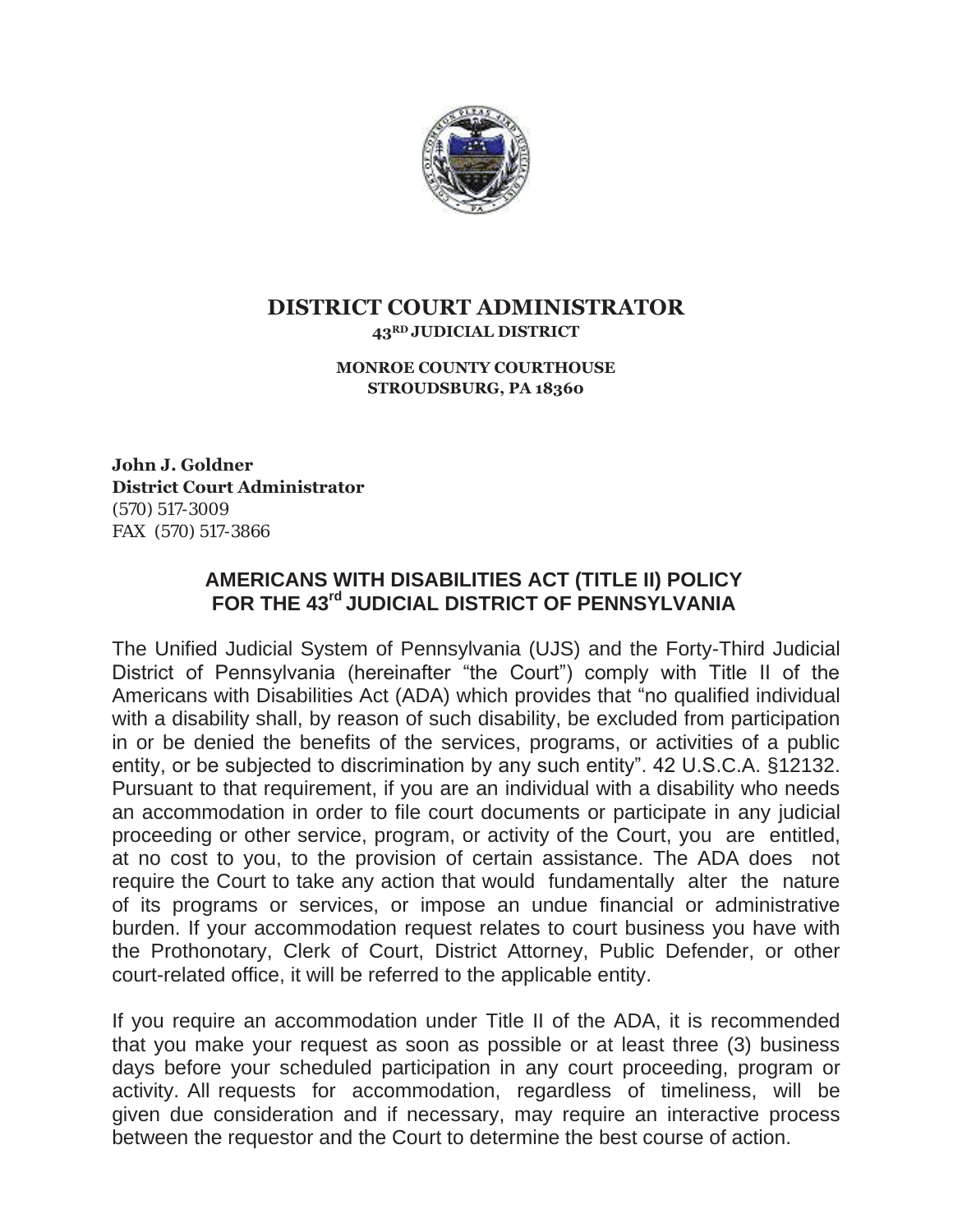To request a reasonable accommodation, please complete the *Request for Reasonable Accommodation Form* (Appendix A) and return it to the ADA Coordinator:

Gregory T. Armstrong Deputy Court Administrator Court of Common Pleas 610 Monroe Street, Suite 221 Stroudsburg, PA 18360

Email: garmstrong@monroepacourts.us

Phone: 570-517-3009 Fax: 570-517-3866

If you need assistance completing this form, contact the ADA Coordinator. Complaints alleging violations of Title II under the ADA may be filed pursuant to the UJS Grievance Procedure with Gregory T. Armstrong, Deputy Court Administrator at 610 Monroe Street Suite 221, Stroudsburg, PA 18360. A response will be sent to you after careful review of the facts.